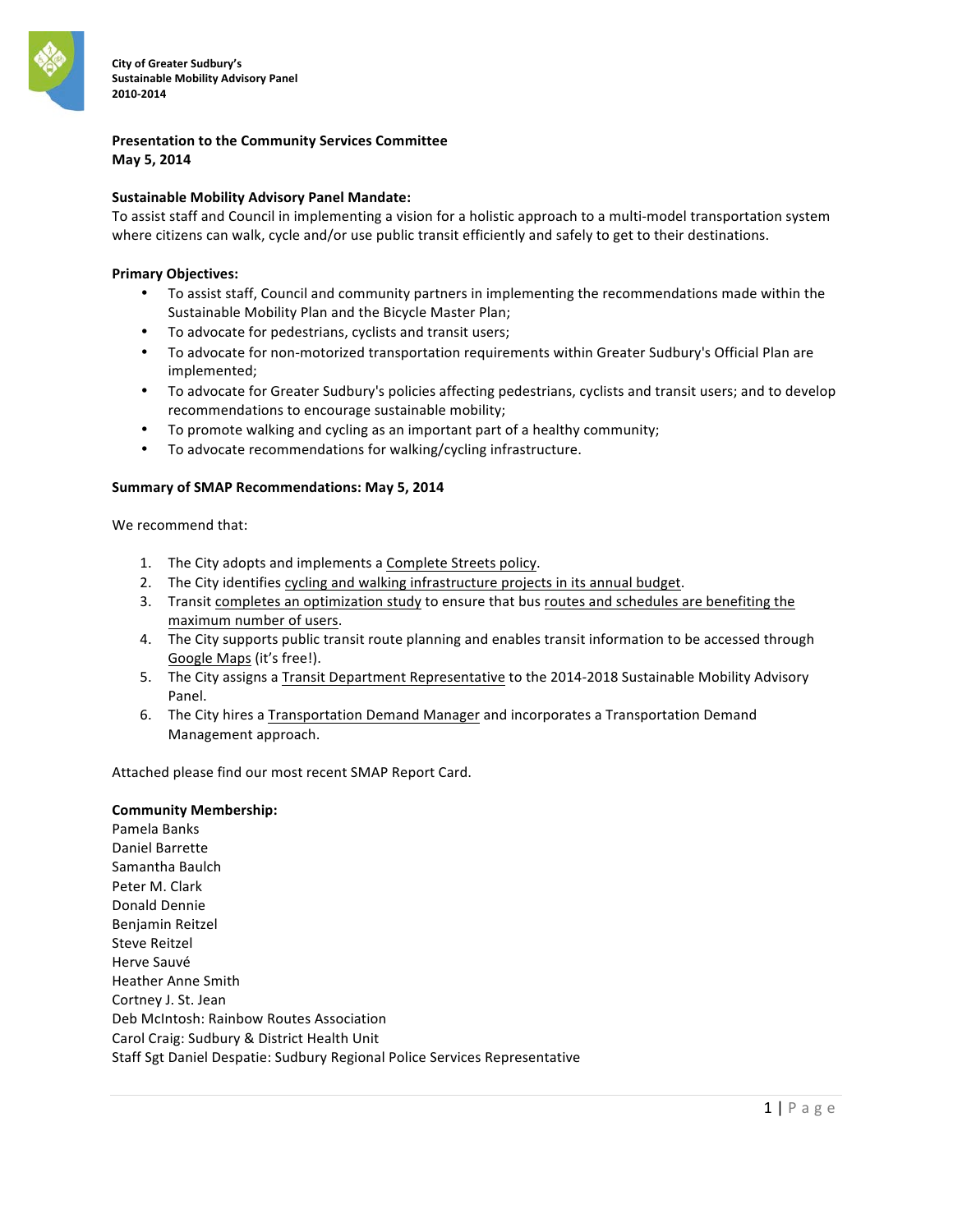|                       | <b>Policy</b>                                                                                                                                                                                                                                                                                                                                                                                                                                                                                                                                                                                                                                                                                                                                                                                                                                                                       |                                                            |                  |                                                                                                                                                                                                                                                                                 |  |  |
|-----------------------|-------------------------------------------------------------------------------------------------------------------------------------------------------------------------------------------------------------------------------------------------------------------------------------------------------------------------------------------------------------------------------------------------------------------------------------------------------------------------------------------------------------------------------------------------------------------------------------------------------------------------------------------------------------------------------------------------------------------------------------------------------------------------------------------------------------------------------------------------------------------------------------|------------------------------------------------------------|------------------|---------------------------------------------------------------------------------------------------------------------------------------------------------------------------------------------------------------------------------------------------------------------------------|--|--|
|                       | <b>RECOMMENDATIONS</b>                                                                                                                                                                                                                                                                                                                                                                                                                                                                                                                                                                                                                                                                                                                                                                                                                                                              | <b>BUDGET</b><br><b>IMPLICATIONS</b><br>(Approx.<br>Costs) | <b>TIMELINES</b> | <b>STATUS: May 2014</b>                                                                                                                                                                                                                                                         |  |  |
| Walking (1)           | As part of the next Official Plan review process, give equitable<br>consideration to the needs of pedestrians in the Transportation<br>section of the Official Plan. This could include, among other<br>matters, a set of indices, which would help set priorities for<br>pedestrians and other forms of transportation improvements.                                                                                                                                                                                                                                                                                                                                                                                                                                                                                                                                               | N/A                                                        | 2013             | Submitted to the Official Plan Review 2012<br>Transportation Study to include Pedestrian and Cycling concerns                                                                                                                                                                   |  |  |
| <b>Walking</b><br>(2) | Review existing practices to develop a Priority Index System to<br>help set priorities for pedestrian infrastructure improvements,<br>installations, traffic calming and maintenance. Adopt this Index<br>System into the Official Plan through the review process<br>(Appendix B - City of Victoria Sidewalk Priority Index).<br>Develop a Sidewalk Priority Index to identify gaps in the<br>a)<br>sidewalk and pathway networks, in order to set priorities<br>for construction, improvements and maintenance.<br>Develop a Pedestrian Crossing Priority Index to indentify<br>b)<br>gaps in crosswalk infrastructure and to set priorities for<br>installation, improvements and maintenance.<br>Using the Priority Index System for pedestrians,<br>C)<br>determine where traffic calming measures are required<br>on residential and local streets in high pedestrian traffic | Low<br>(\$5000: In<br>House)                               | Yr1              | 2012 Transportation Study includes provision for a sidewalk priority index<br>No provision for Crossing Priority/Pedestrian Index. SMAP has recommended a<br>Pedestrian Priority index to include sidewalks and crossings.<br>CGS Pedestrian Crossing Policy completed Feb 2012 |  |  |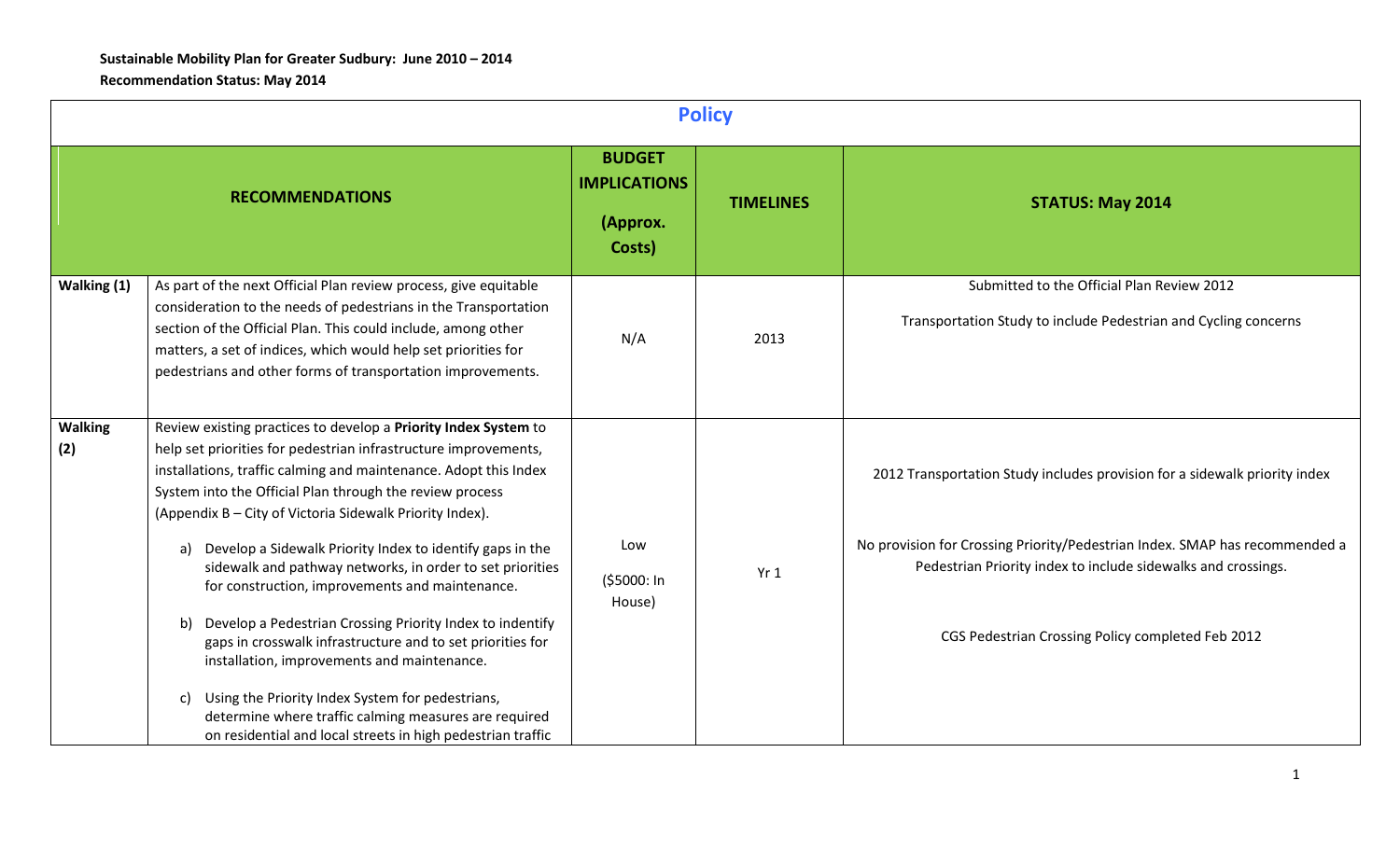|                       | areas                                                                                                                                                                                                                                                                                                                                                                                                            |     |      |                                                                                                              |
|-----------------------|------------------------------------------------------------------------------------------------------------------------------------------------------------------------------------------------------------------------------------------------------------------------------------------------------------------------------------------------------------------------------------------------------------------|-----|------|--------------------------------------------------------------------------------------------------------------|
| <b>Walking</b><br>(3) | Follow the Official Plan with respect to both development and<br>site plan requirements prior to approvals in all cases (i.e.<br>landscaping, lighting, sidewalks, paving, public art, etc.)                                                                                                                                                                                                                     | N/A | Yr1  | Ongoing advocacy through OP<br>Difficult to measure                                                          |
| <b>Walking</b><br>(4) | As part of the Official Plan Review process, pedestrian walkways<br>and bicycle trails between neighbourhoods and adjacent<br>commercial, education and employment centers would be<br>identified and secured during the development approval process.<br>Provision for these connections shall be included in the design of<br>the development in order to ensure connectivity for pedestrians<br>and cyclists. | Low | 2013 | Submitted to the Official Plan Review 2012                                                                   |
| Walking (5)           | At the request of the local City Councillor or Community Action<br>Network to the Traffic Committee, conduct pedestrian traffic<br>studies to identify where there are significant mid-block crossings<br>are occurring.                                                                                                                                                                                         | Low | Yr1  |                                                                                                              |
| Walking (6)           | Consult with Rainbow Routes Association where pedestrian<br>connections are required to encourage trail linkages to new and<br>existing developments.                                                                                                                                                                                                                                                            | N/A | Yr1  | Ongoing                                                                                                      |
|                       |                                                                                                                                                                                                                                                                                                                                                                                                                  |     |      |                                                                                                              |
| <b>Cycling</b><br>(1) | As part of the next Official Plan review process, give equitable<br>consideration to the needs of cyclists in the Transportation<br>section of the Official Plan. This could include, among other<br>matters, a set of indices, which would help set priorities for<br>cyclists and other forms of transportation improvements.                                                                                  | N/A | 2013 | Submitted to the Official Plan Review 2012<br>Transportation Study includes pedestrian and cyclist concerns. |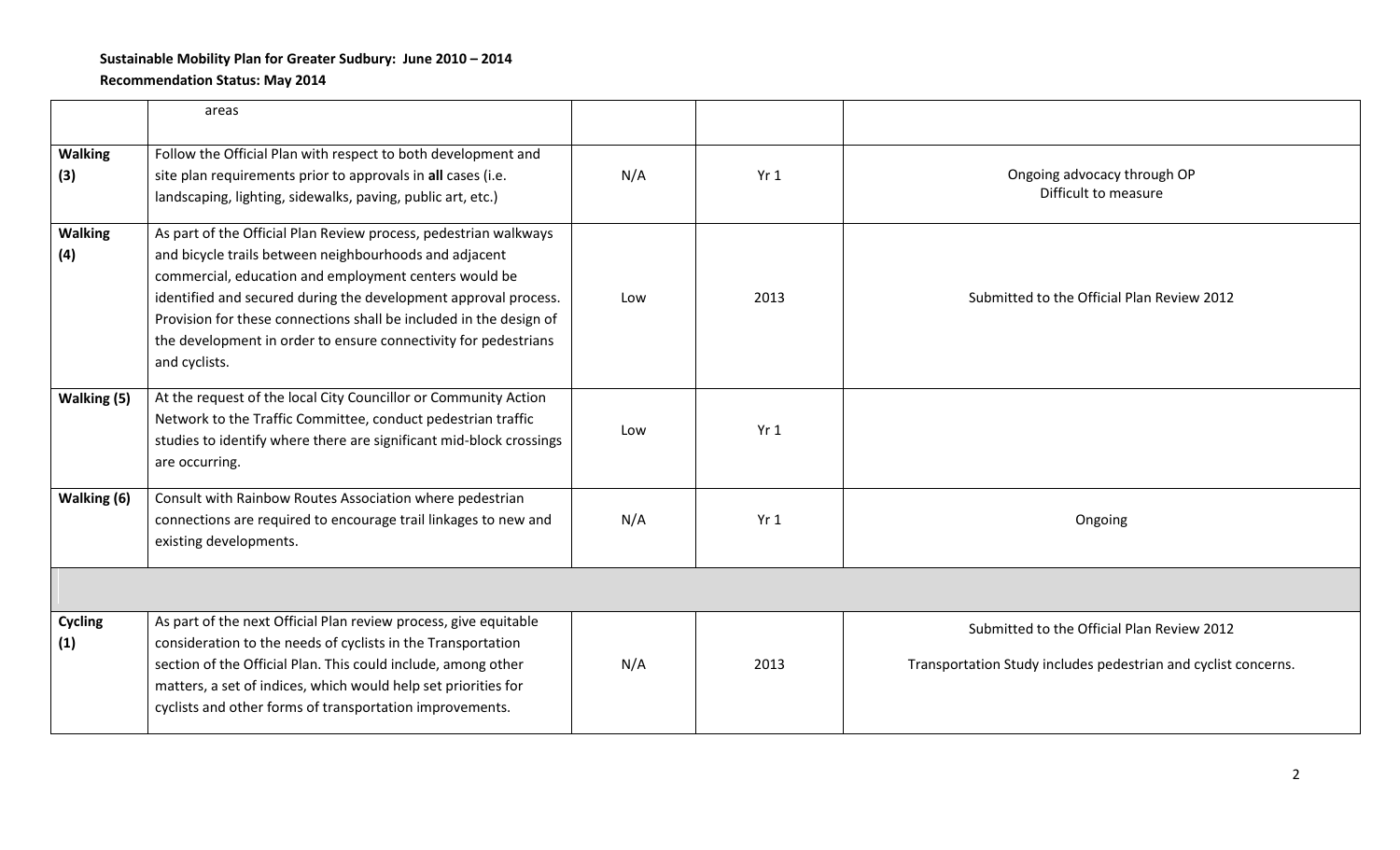| Cycling (2) | Amend the Official Plan (Transportation Schedule) to include a<br>Bicycle Route Plan & Classification System using the draft Bicycle<br>Route Plan and Classifications System developed through public<br>consultation and in conjunction with the Bicycle Advisory Panel<br>for all existing roads as a starting point (Appendices C & D).                                                                                                                                                                                                                                                                                                                                                                                                                                                                                                           | Low | Yr1  | Submitted to the Official Plan Review 2012 and Transportation Study process |
|-------------|-------------------------------------------------------------------------------------------------------------------------------------------------------------------------------------------------------------------------------------------------------------------------------------------------------------------------------------------------------------------------------------------------------------------------------------------------------------------------------------------------------------------------------------------------------------------------------------------------------------------------------------------------------------------------------------------------------------------------------------------------------------------------------------------------------------------------------------------------------|-----|------|-----------------------------------------------------------------------------|
| Cycling (3) | Create a Priority Indexing System for cycling to create a system<br>that will set priorities set for cyclist infrastructure improvements,<br>installations, traffic calming and maintenance. Adopt this<br>Indexing System into the Official Plan Review (Appendix B - City<br>of Victoria Sidewalk Priority Index).<br>Using the Priority Indexing System develop an action plan<br>a)<br>for the implementation of the Bicycle Route network<br>following the Official Plan amendment process. This<br>action plan will include detailed timelines for completion,<br>the anticipated costs and will be in consideration of<br>planned road work.<br>Using the Priority Index System for cycling determine<br>b)<br>where complimentary traffic calming measures are<br>required on residential and local streets in high cyclist<br>traffic areas. | Low | Yr1  | Submitted to the OP Review Process by SMAP                                  |
| Cycling (4) | Incorporate into the Official Plan review appropriate cycling<br>infrastructure on all new road development.                                                                                                                                                                                                                                                                                                                                                                                                                                                                                                                                                                                                                                                                                                                                          | N/A | 2013 | Submitted to the Official Plan Review 2012 process                          |
| Cycling (5) | Incorporate into the Official Plan Review, the mandatory<br>requirement for commercial, retail and institutional buildings to<br>provide bicycle parking and storage.                                                                                                                                                                                                                                                                                                                                                                                                                                                                                                                                                                                                                                                                                 | N/A | 2013 | Submitted to the Official Plan Review 2012 process                          |
| Cycling (6) | Adopt the draft Bicycle Parking Zoning By-Law which would<br>require a minimum number of bicycle parking spaces at retail,                                                                                                                                                                                                                                                                                                                                                                                                                                                                                                                                                                                                                                                                                                                            | N/A | 2010 | <b>Done</b>                                                                 |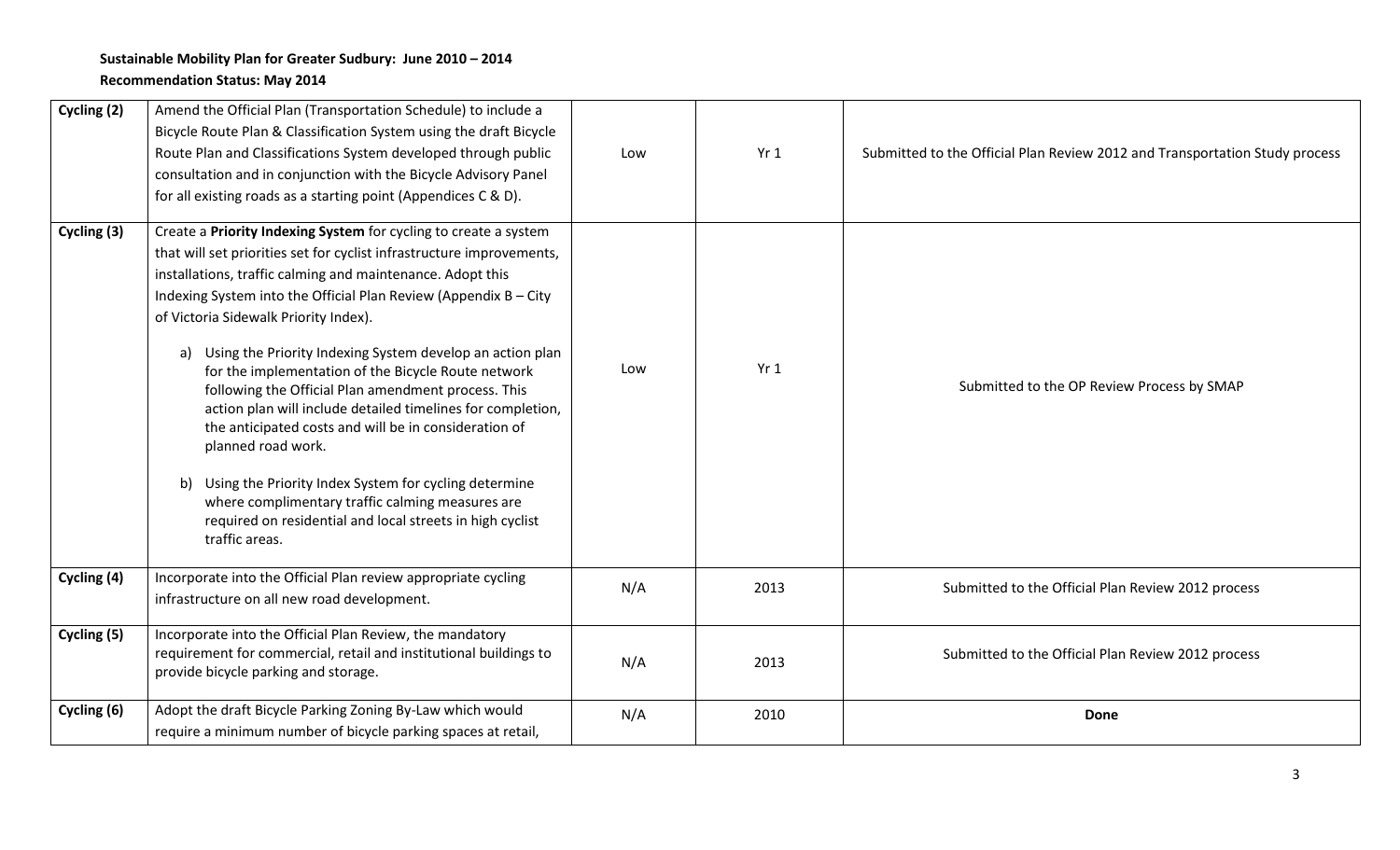|             | institutional, employment, educational and residential centers<br>(Appendix E).                                                                                                                                                                                                                                                           |     |          |                                                                                                         |
|-------------|-------------------------------------------------------------------------------------------------------------------------------------------------------------------------------------------------------------------------------------------------------------------------------------------------------------------------------------------|-----|----------|---------------------------------------------------------------------------------------------------------|
| Cycling (7) | Draft and adopt a by-law which prohibits the operation of motor<br>vehicles within designated bicycle lanes or paths.                                                                                                                                                                                                                     | N/A | Yr1      |                                                                                                         |
| Cycling (8) | Ensure that the practice of incorporating wide, paved shoulders<br>along major arterials connecting outlying communities is<br>continued. These paved shoulders often provide optimal<br>infrastructure for distance "Group A" cyclists.                                                                                                  | N/A | $Yr$ 1-5 | Submitted to Transportation Study process                                                               |
|             |                                                                                                                                                                                                                                                                                                                                           |     |          |                                                                                                         |
| Transit (1) | As part of the next Official Plan review process, give equitable<br>consideration to the needs of transit users in the Transportation<br>section of the Official Plan. This could include, among other<br>matters, a set of indices, which would help set priorities for<br>transit users and other forms of transportation improvements. | N/A | 2013     | Submitted to the Official Plan Review 2012 process                                                      |
| Transit (2) | Adopt a new policy which would allow parents to keep children<br>seated and secured within a stroller while riding the Transit.                                                                                                                                                                                                           | N/A | Yr1      | SMAP presented to Operations Committee: Pilot Project until October 2014                                |
| Transit (3) | Ensure that at least one member of the Greater Sudbury Transit<br>Committee be a CGS Transit user.                                                                                                                                                                                                                                        | N/A | Yr1      | Coalition for a Liveable Sudbury (CLS) made this recommendation to the<br>Operations Committee Jan 2012 |
| Transit (4) | To potentially improve upon the \$500 per qualified agency<br>municipal transit ticket policy; Sudbury Transit could make public<br>transportation even more accessible to people living on low<br>incomes by adopting a "Matching System" for transit ticket grants<br>to qualified agencies as per the Victoria BC model.               | N/A | Yr1      |                                                                                                         |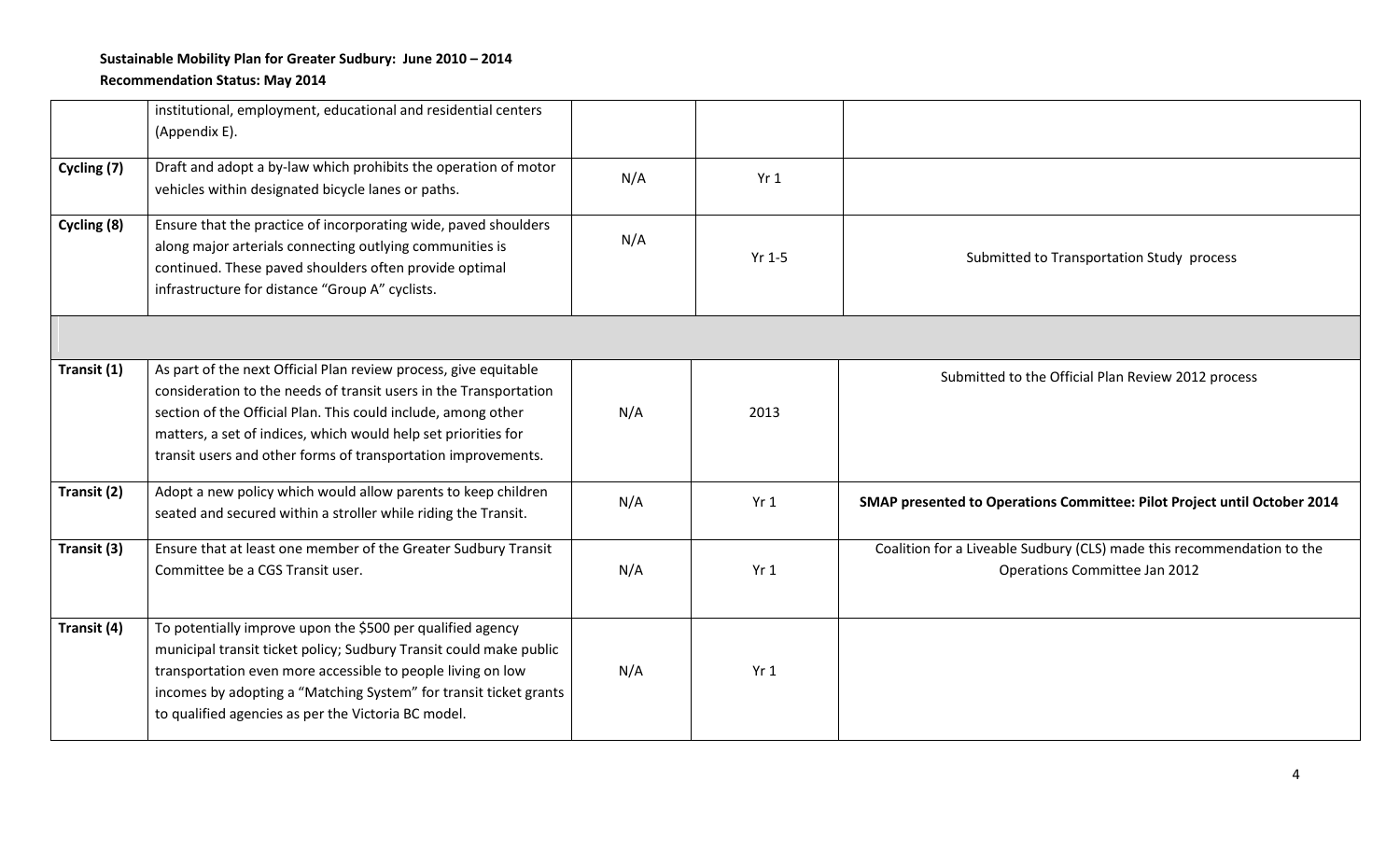|                | A definition of "qualified agencies" needs to be developed as well<br>as a means to educate the public as to the availability of transit<br>tickets from qualified agencies.                                                                                                                   |     |          |                                                                   |
|----------------|------------------------------------------------------------------------------------------------------------------------------------------------------------------------------------------------------------------------------------------------------------------------------------------------|-----|----------|-------------------------------------------------------------------|
| Transit (5)    | Using the Priority Index System developed in Walking and<br>Cycling, give priority for maintenance and snow clearing of transit<br>stops in high traffic pedestrian areas - particularly in areas where<br>there are high densities of seniors, low income individuals,<br>children and youth. | N/A | $Yr$ 2-5 | Submitted to the Official Plan Review 2012 process by SMAP        |
|                |                                                                                                                                                                                                                                                                                                |     |          |                                                                   |
| Built Env. (1) | Develop a City of Greater Sudbury Master Plan for Street Design                                                                                                                                                                                                                                |     |          | Submitted to the Official Plan Review 2012 process by SMAP        |
|                | to ensure the safety and security of all transportation system                                                                                                                                                                                                                                 |     |          | Submitted comments to Downtown Master Plan                        |
|                | users. Incorporate this policy into the Official Plan Review process<br>(Appendix I NYC Street Design Manual)                                                                                                                                                                                  |     |          |                                                                   |
|                |                                                                                                                                                                                                                                                                                                |     |          | Submitted comments for Silver Hills Development 2012              |
|                | Develop and incorporate a Complete Streets Policy into<br>a)<br>the Master Plan for Street Design                                                                                                                                                                                              |     |          | Submitted comments for Chelmsford Vytis Development 2013          |
|                |                                                                                                                                                                                                                                                                                                |     |          | Submitted comments for Second Avenue 2014                         |
|                |                                                                                                                                                                                                                                                                                                |     |          | SMAP made recommendation to Community Services Committee May 2014 |
| Built Env. (2) | At the request of the local City Councillor or Community Action                                                                                                                                                                                                                                |     |          | Being undertaken by Ward 12                                       |
|                | Network conduct Crime Prevention Through Environmental                                                                                                                                                                                                                                         |     |          |                                                                   |
|                | Design (CPTED) Audits in existing areas of concern, in order to<br>ensure that the safety and security of individuals are maintained.                                                                                                                                                          |     |          | Being undertaken as part of the Elgin Greenway Project            |
|                |                                                                                                                                                                                                                                                                                                |     |          |                                                                   |
| Built Env. (3) | As part of the Official Plan Review, encourage and permit the                                                                                                                                                                                                                                  |     |          |                                                                   |
|                | creation of mixed-use neighbourhoods and buildings (i.e.,<br>residential, commercial, institutional).                                                                                                                                                                                          |     |          | Submitted to the Official Plan Review 2012 process by SMAP        |
|                |                                                                                                                                                                                                                                                                                                |     |          |                                                                   |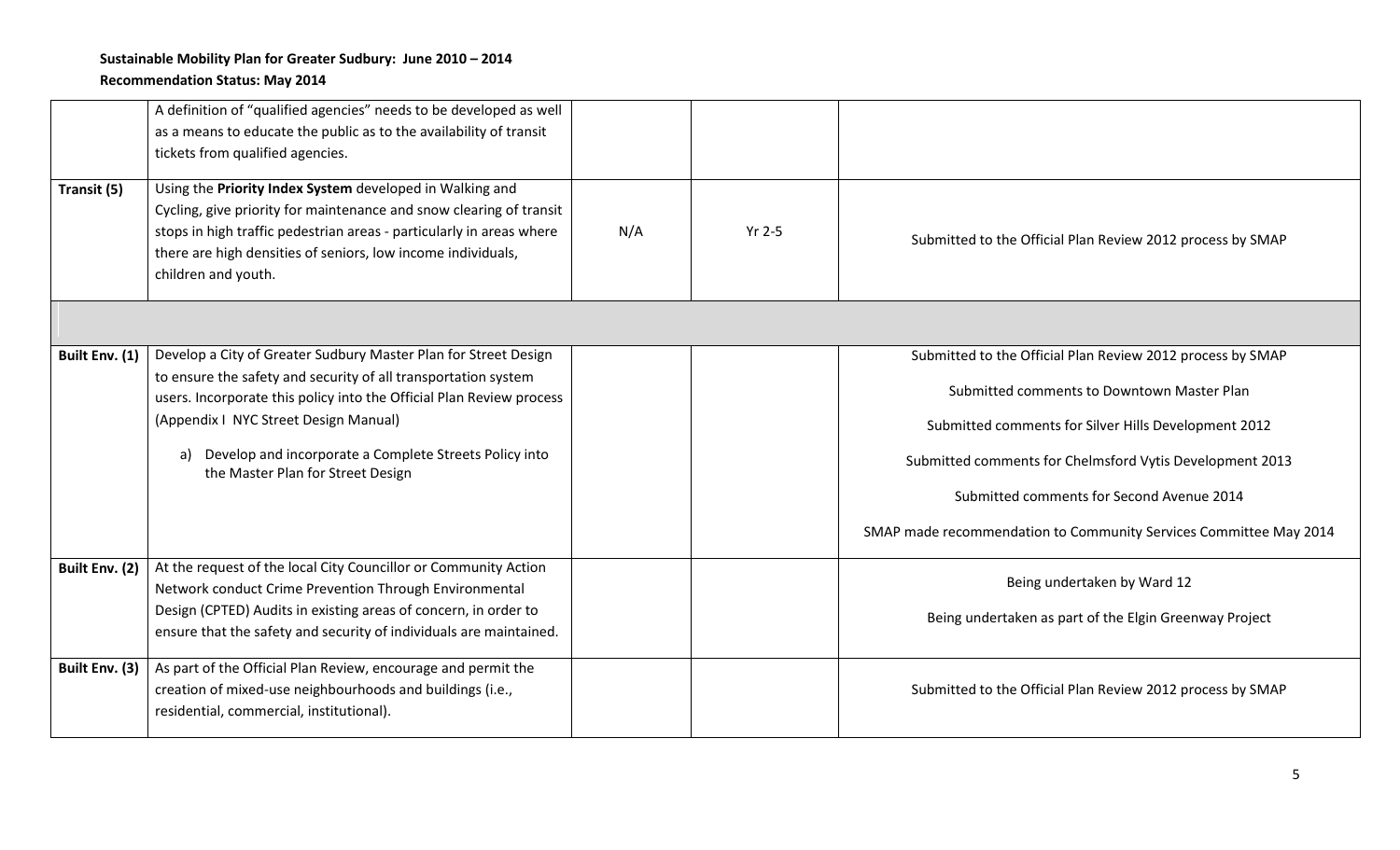| Built Env. (4) | As part of the Official Plan Review, encourage mixed-use                                                                                                                                                                                                                                                                                                                                                                            | Submitted to the Official Plan Review 2012 process by SMAP                                                                                                                 |
|----------------|-------------------------------------------------------------------------------------------------------------------------------------------------------------------------------------------------------------------------------------------------------------------------------------------------------------------------------------------------------------------------------------------------------------------------------------|----------------------------------------------------------------------------------------------------------------------------------------------------------------------------|
|                | developments to form clusters in neighbourhood centres.                                                                                                                                                                                                                                                                                                                                                                             | SMAP recommended encouraging density at 2013 Budget presentation                                                                                                           |
| Built Env. (5) | As part of the Official Plan Review prohibit the installation of<br>drive-through infrastructure at new developments, when<br>adjacent to high pedestrian traffic intersections and/or transit<br>stops.                                                                                                                                                                                                                            | Submitted to the Official Plan Review 2012 process by SMAP                                                                                                                 |
| Built Env. (6) | Develop a Sidewalk Priority Index in order to ensure that<br>sidewalks are installed on both sides of major arterial roads<br>where the index deems necessary.                                                                                                                                                                                                                                                                      | Submitted to the Official Plan Review 2012 process by SMAP                                                                                                                 |
| Built Env. (7) | As part of the Official Plan Review ensure that connections<br>between neighbourhoods and adjacent, commercial, education<br>and employment centres, such as pedestrian walkways and<br>bicycle trails be identified and secured during the development<br>approval process. Provision for these connections shall be<br>included in the design of the development in order to ensure<br>connectivity for pedestrians and cyclists. | Submitted to the Official Plan Review 2012 process by SMAP<br><b>SMAP Comments to Downtown Master Plan</b>                                                                 |
| Built Env. (8) | Develop a Public Plaza program in the City of Greater Sudbury (i.e<br>Brownfield development into parks and parkettes; Tom Davies<br>Square into an inviting and usable public space).                                                                                                                                                                                                                                              | Downtown Master Plan has identified Tom Davies Square for redesign<br>CGS Brownfield Strategy & CIP Nov 2011<br>SMAP participation in the Elgin Greenway Design March 2013 |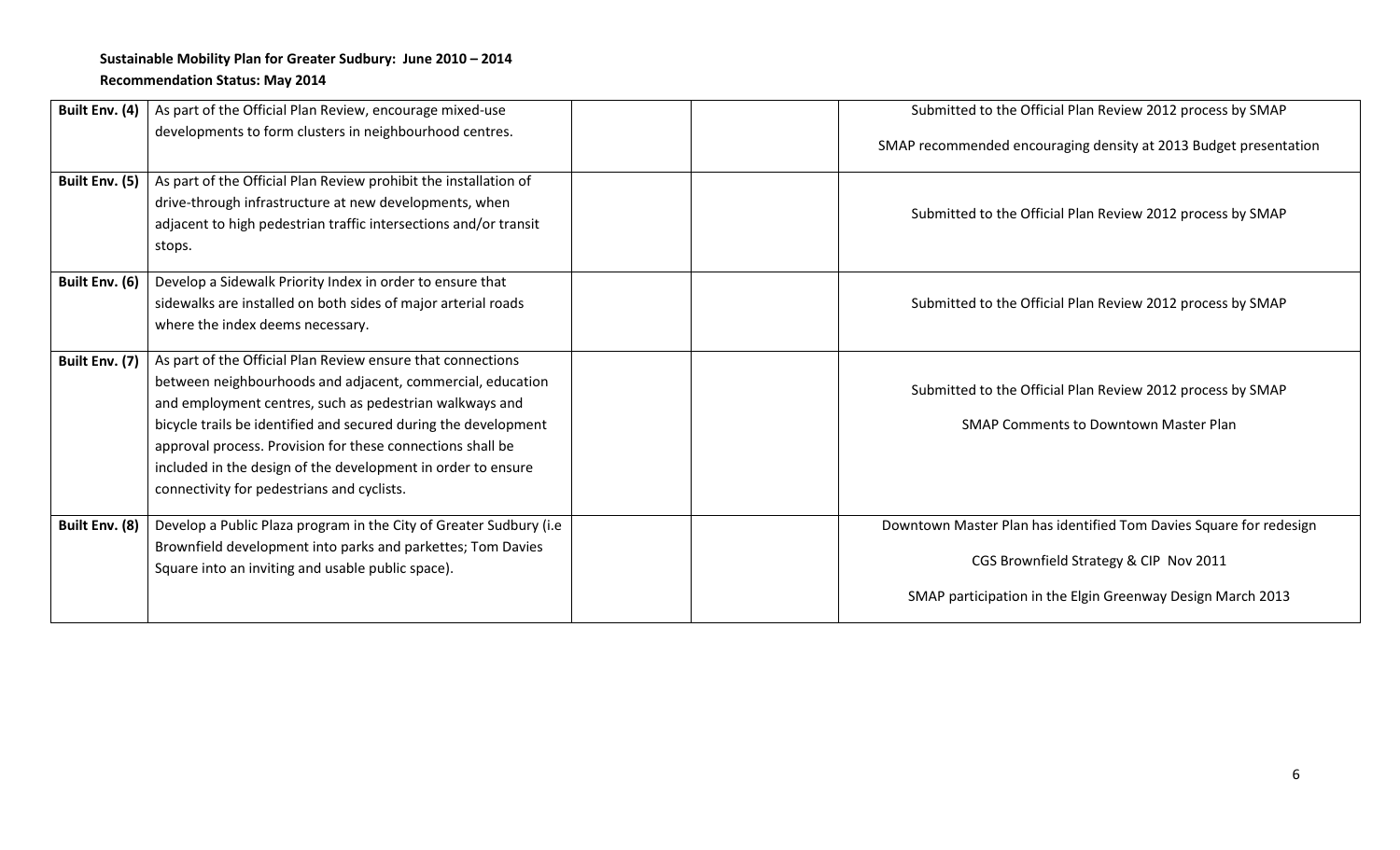|              | <b>Infrastructure</b>                                                                                                                                                                                |                                                            |                  |                                        |  |  |
|--------------|------------------------------------------------------------------------------------------------------------------------------------------------------------------------------------------------------|------------------------------------------------------------|------------------|----------------------------------------|--|--|
|              | <b>RECOMMENDATIONS</b>                                                                                                                                                                               | <b>BUDGET</b><br><b>IMPLICATIONS</b><br>(Approx.<br>Costs) | <b>TIMELINES</b> | <b>STATUS: May 2014</b>                |  |  |
| Walking (7)  | Using the Sidewalk Priority Index ensure that identified gaps in the<br>sidewalk and pathway networks are constructed, improved and<br>maintained in all seasons.                                    | High<br>(\$1.4 million per<br>year for 4 years)            | $Yr$ 2-5         |                                        |  |  |
| Walking (8)  | Using the Pedestrian Crossing Priority Index ensure that crosswalk<br>infrastructure is installed, improved and maintained where gaps<br>have been identified.                                       | Medium<br>(\$150,000 per<br>year for 4 years)              | $Yr$ 2-5         |                                        |  |  |
| Walking (9)  | Install pedestrian refuge islands or medians where significant mid-<br>block crossings are identified through Pedestrian Traffic Studies.                                                            | Medium<br>(\$50,000 per year<br>for 4 years)               | Yr1              | Submitted to Transportation Study 2012 |  |  |
| Walking (10) | Develop a plan for the expansion of the countdown crosswalk<br>signals to be installed at every traffic signalized intersection in<br>Greater Sudbury by 2015.                                       | Medium<br>(\$50,000 per year<br>for 4 years)               | $Yr$ 2-5         | Submitted to Transportation Study 2012 |  |  |
| Walking (11) | Using the Priority Indexing System ensure that traffic calming<br>measures are implemented on residential and local streets in high<br>pedestrian traffic areas to ensure the safety and security of | Med<br>(\$150,000 per<br>year for 4 years)                 | $Yr$ 2-5         | Submitted to Transportation Study 2012 |  |  |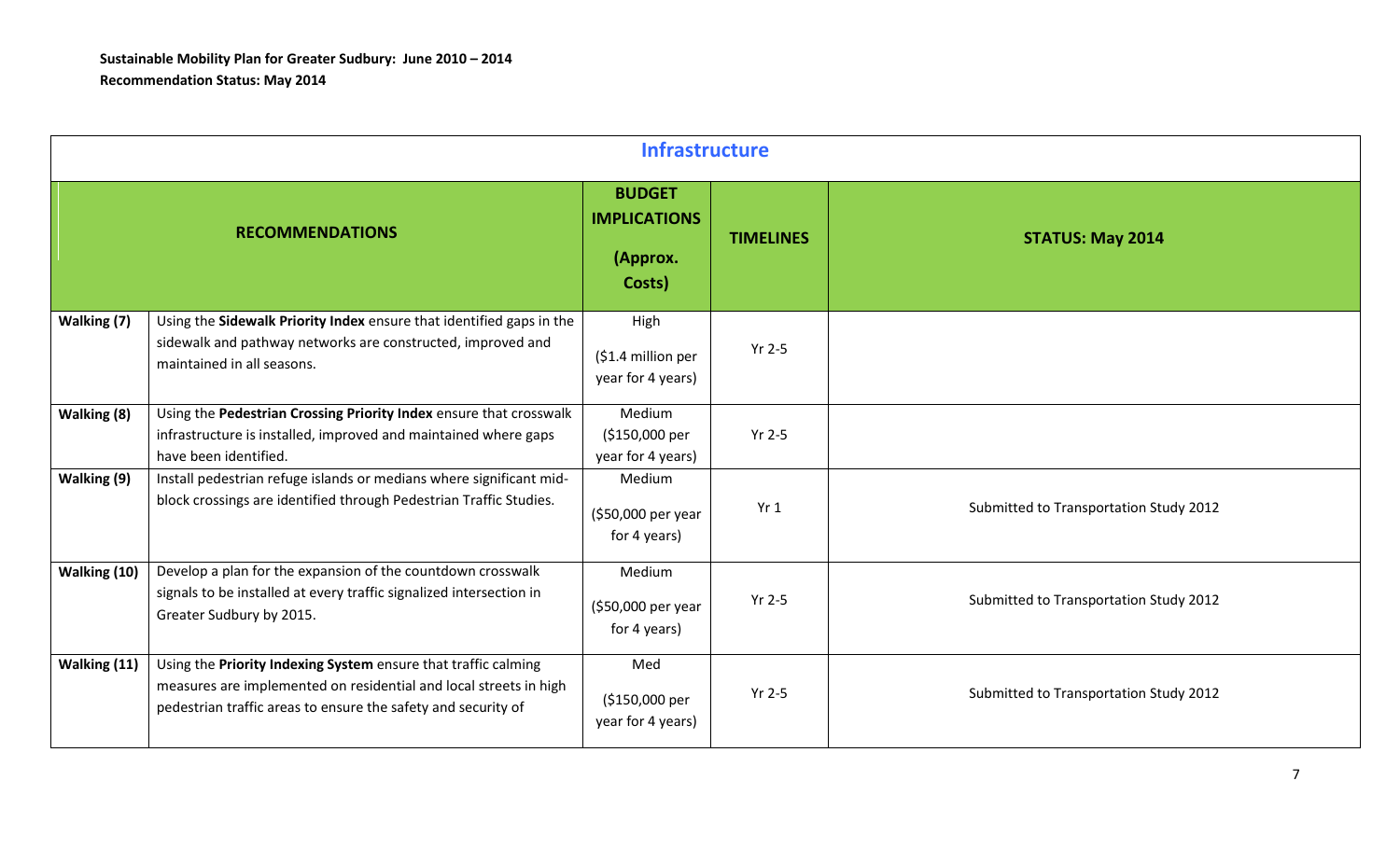|              | pedestrians.                                                                                                                                                                                                                                                                               |                        |          |                                                                                                                                                                                                                            |
|--------------|--------------------------------------------------------------------------------------------------------------------------------------------------------------------------------------------------------------------------------------------------------------------------------------------|------------------------|----------|----------------------------------------------------------------------------------------------------------------------------------------------------------------------------------------------------------------------------|
| Walking (12) | Ensure infrastructure to improve connectivity between destination<br>points, such as footpaths, are included in new developments.                                                                                                                                                          | Low                    | Yr1      | Submitted to Transportation Study 2012<br>SMAP provided input to the Silver Hills Development 2012<br>SMAP provided input to Chelmsford Vytis Development 2013<br>SMAP provided input to Second Avenue reconstruction 2014 |
| Walking (13) | Work to improve the pedestrian connections in existing<br>neighbourhoods and between existing destination points.                                                                                                                                                                          | Low                    | Yr1      | Submitted to Transportation Study 2012<br>SMAP provided input to the Silver Hills Development 2012<br>SMAP provided input to Chelmsford Vytis Development 2013<br>SMAP provided input to Second Avenue reconstruction 2014 |
| Walking (14) | Continue to ensure that traffic signals provide pedestrians with<br>sufficient time per provincial standards to cross major<br>thoroughfares safely, particularly for pedestrians with limited<br>mobility, including those using wheelchairs, scooters and other<br>supportive equipment. | Low                    | Yr1      | Submitted to Transportation Study 2012                                                                                                                                                                                     |
| Walking (15) | Complete the Junction Creek Waterway Park as an Active<br>Transportation Corridor in Greater Sudbury by 2015.                                                                                                                                                                              | High                   | $Yr$ 2-5 | 2km of JCWP constructed in 2012 by Rainbow Routes Association<br>Submitted to the OP Review Process by SMAP                                                                                                                |
|              |                                                                                                                                                                                                                                                                                            |                        |          |                                                                                                                                                                                                                            |
| Cycling (9)  | Implement the Action Plan developed for the Bicycle Route<br>Network following the Official Plan amendment process.                                                                                                                                                                        | High<br>(\$700,000 per | Yr 2-5   | SMAP recommended temporary bike lanes in 2013 Budget presentation to help<br>with lower infrastructure costs.                                                                                                              |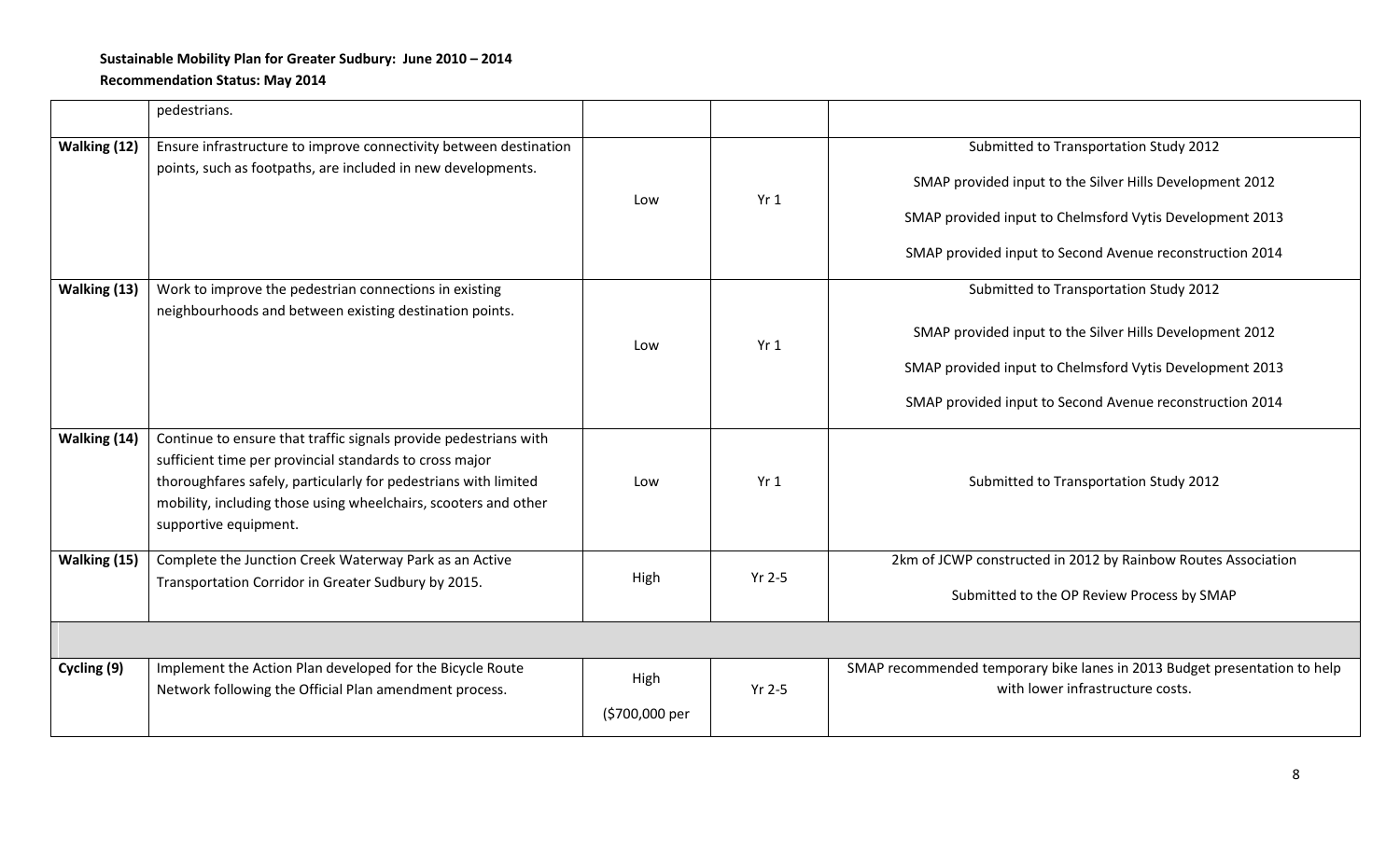# **Sustainable Mobility Plan for Greater Sudbury: June 2010 – 2014**

|              |                                                                                                                                                                                                                                                                              | year for 4 years)                                                                                        |          | Part of Transportation Master Plan?                                                                                                                                                                                                                                                                                               |
|--------------|------------------------------------------------------------------------------------------------------------------------------------------------------------------------------------------------------------------------------------------------------------------------------|----------------------------------------------------------------------------------------------------------|----------|-----------------------------------------------------------------------------------------------------------------------------------------------------------------------------------------------------------------------------------------------------------------------------------------------------------------------------------|
| Cycling (10) | Pave shoulders along major arterial roads connecting outlying<br>communities to the urban core to provide a safe area for Class A<br>cyclists to commute.                                                                                                                    | Medium-High<br>(\$100,000 per<br>year for 4 years:<br>Estimated cost of<br>\$30,000 per<br>linear meter) | $Yr$ 2-5 | Work being done on this via Road's Budgeting Process and the Transportation<br>Study.                                                                                                                                                                                                                                             |
| Cycling (11) | Using the Priority Index System for cycling, install complimentary<br>traffic calming measures on residential and local roads to create<br>the safe conditions necessary to encourage individuals to choose<br>cycling.                                                      | Medium<br>(See Walking #7)                                                                               | $Yr$ 2-5 | OP Review Suggestion                                                                                                                                                                                                                                                                                                              |
| Cycling (12) | Expand and promote the City of Greater Sudbury Transit "Rack and<br>Roll" program to all transit busses by 2015.                                                                                                                                                             | Medium<br>\$35,000<br>(\$7000 per year<br>for 4 years<br>Potential<br>Private/Public<br>partnership)     | $Yr$ 1-5 | Submitted to the OP Review Process by SMAP                                                                                                                                                                                                                                                                                        |
| Cycling (13) | Ensure that adequate, accessible and secure bicycle parking<br>facilities are available at all major employment, retail and<br>educational centers, in addition to all city-owned facilities and<br>buildings through the enforcement of the new Bicycle Parking By-<br>Law. | Low<br>(Potential<br>Private/Public<br>partnership)                                                      | $Yr$ 1-5 | Downtown Village Development Corporation working on this effort<br>Sudbury Cyclists Union working on this effort<br>Submitted to the OP Review Process by SMAP<br>Made suggestion to Leisure Services in 2013 for a Bike Rack inventory at Municipal<br>Buildings to be done prior to new bike parking purchases. Budget \$10,000 |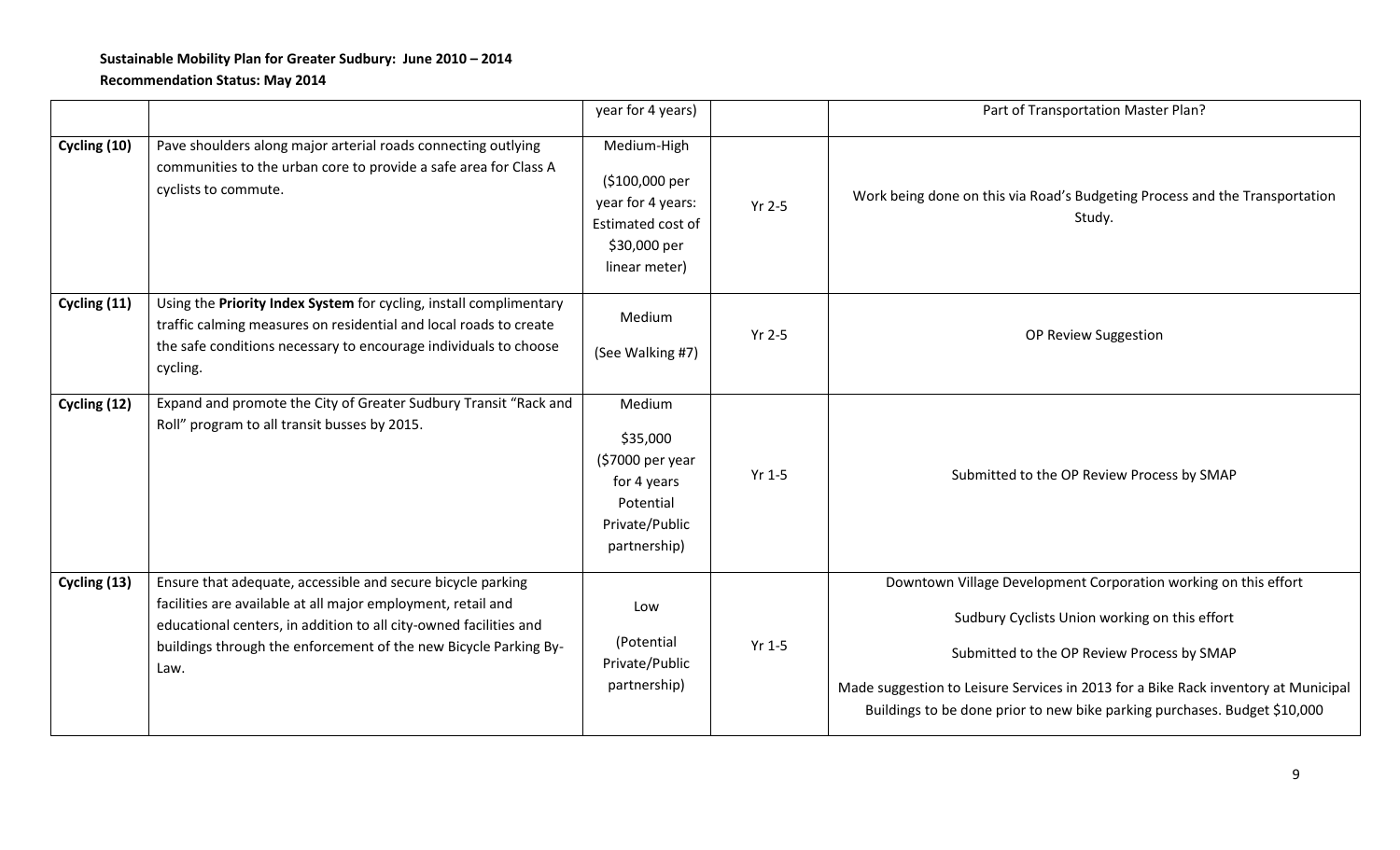# **Sustainable Mobility Plan for Greater Sudbury: June 2010 – 2014**

|              |                                                                                                                                                                                                                                 |                                                                                         |            | SMAP presented recommendations on Bike Facility Parking (VelopA Tulip) to                                                                                                                                        |
|--------------|---------------------------------------------------------------------------------------------------------------------------------------------------------------------------------------------------------------------------------|-----------------------------------------------------------------------------------------|------------|------------------------------------------------------------------------------------------------------------------------------------------------------------------------------------------------------------------|
|              |                                                                                                                                                                                                                                 |                                                                                         |            | Leisure Services Department 2013. Waiting for purchase & installation.                                                                                                                                           |
|              |                                                                                                                                                                                                                                 |                                                                                         |            |                                                                                                                                                                                                                  |
| Cycling (14) | Complete the Junction Creek Waterway Park as an Active                                                                                                                                                                          |                                                                                         |            | Connect the Creek Partnership & Rainbow Routes Assn working on this effort                                                                                                                                       |
|              | Transportation Corridor in Greater Sudbury by 2015.                                                                                                                                                                             | High                                                                                    | $Yr$ 2-5   | 2km completed in 2012 by Rainbow Routes Association                                                                                                                                                              |
|              |                                                                                                                                                                                                                                 |                                                                                         |            |                                                                                                                                                                                                                  |
| Transit (6)  | Expand and promote the City of Greater Sudbury Transit "Rack and                                                                                                                                                                | Medium                                                                                  |            |                                                                                                                                                                                                                  |
|              | Roll" program to all transit busses by 2015.                                                                                                                                                                                    | \$35,000 (\$7000<br>per year for 4<br>years Potential<br>Private/Public<br>partnership) | $Yr 1 - 5$ | Submitted to the OP Review Process by SMAP                                                                                                                                                                       |
| Transit (7)  | Develop and install a detailed wayfinding scheme for the transit                                                                                                                                                                | Medium                                                                                  |            | Submitted to the OP Review Process by SMAP                                                                                                                                                                       |
|              | system including mounted schedules and displays at major<br>destinations, hubs and stops.                                                                                                                                       | (Potential<br>Private/Public<br>partnership)                                            | $Yr 1 - 3$ | Recommended to Operations Committee by CLS Jan 2012<br>Submitted by SMAP as part of Budget presentation 2013<br>Friends of Sudbury Transit have created more user friendly Transit maps on their<br>website 2014 |
| Transit (8)  | Ensure that there is adequate and secure bicycle parking or storage<br>at the transit terminal and other key destinations and stops in<br>order to facilitate the combination of active transportation<br>methods with transit. | Medium<br>(Potential<br>Private/Public<br>partnership)                                  | $Yr 1 - 5$ | Submitted to the OP Review Process by SMAP                                                                                                                                                                       |
| Transit (9)  | Ensure that maintenance and snow clearing of transit stops is a<br>priority for high traffic pedestrian areas where high densities of                                                                                           | Low                                                                                     | $Yr$ 2-5   | Submitted by SMAP as part of Budget presentation 2014                                                                                                                                                            |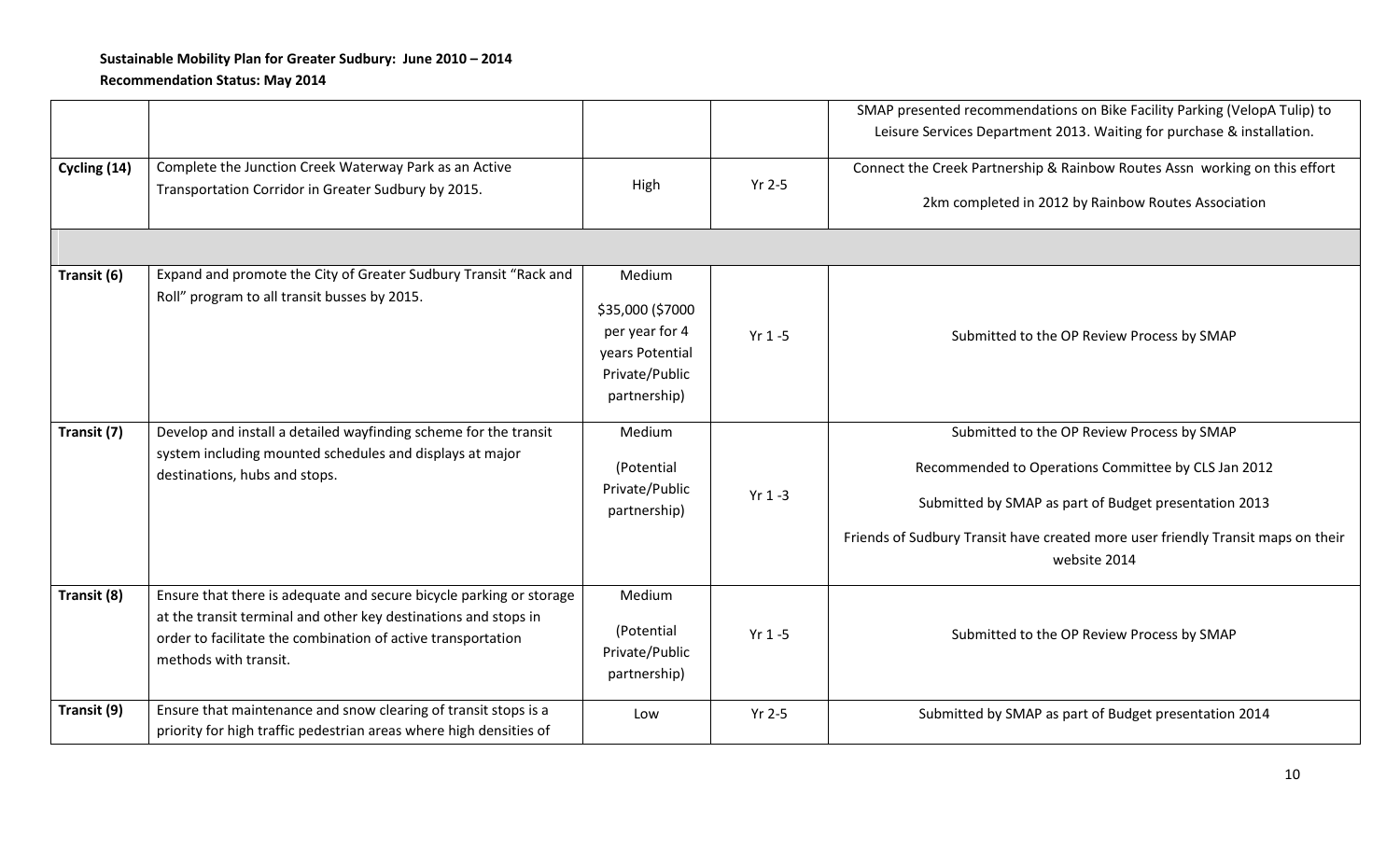|                           | seniors, low income individuals, children and youth reside.                                                                                                                                                               |                                                        |            |                                                                                                                                                                                                          |
|---------------------------|---------------------------------------------------------------------------------------------------------------------------------------------------------------------------------------------------------------------------|--------------------------------------------------------|------------|----------------------------------------------------------------------------------------------------------------------------------------------------------------------------------------------------------|
| Transit (10)              | Improve access to transit stops through the construction of<br>sidewalks/pathways and pedestrian crossings in areas which have<br>few or no controlled pedestrian crossing signals (i.e. Municipal<br>Road 80).           | High                                                   | $Yr$ 2 -5  |                                                                                                                                                                                                          |
| Transit (11)              | Develop a plan to expand the existing system of bus shelters using<br>GIS priority mapping data to identify larger populations of low<br>income individuals, seniors, children and youth.                                 | Medium<br>(Potential<br>Private/Public<br>partnership) | $Yr 1 - 3$ | Submitted by SMAP as part of Budget presentation 2014                                                                                                                                                    |
| Transit (12)              | Install an Interac direct payment machine at the Transit Centre<br>Kiosk in the Downtown Terminal.                                                                                                                        | Low                                                    | Yr1        | Done                                                                                                                                                                                                     |
|                           |                                                                                                                                                                                                                           |                                                        |            |                                                                                                                                                                                                          |
| Built Env. (9)            | Where pedestrian and cycling infrastructure is present,<br>appropriate complimentary traffic calming measures should be<br>implemented.                                                                                   | Medium<br>(See Walking #7)                             | $Yr$ 2 -5  | Speed limit reduction presented by SMAP at 2013 Budget<br>Based on SMAP recommendation: City to install 40 km speed limits on local and<br>collector roads adjacent to elementary schools by end of 2014 |
| <b>Built Env.</b><br>(10) | Implement section of the Downtown Sudbury Streetscape Project<br>Phase II to upgrade the connection between Bell Park and the<br>Downtown core via Elgin Street to improve access between<br>Downtown core and Bell Park. | Medium<br>(5200,000)                                   | $Yr 1 - 2$ | Downtown Master Plan expecting approved in Spring 2012<br>Elgin Greenway design underway<br>Submitted to the OP Review Process by SMAP                                                                   |
| <b>Built Env.</b><br>(11) | Ensure that all new developments are connected to existing<br>developments and destinations for easy, efficient access for                                                                                                | Low                                                    | Yr1        | SMAP provided input to the Silver Hills Development 2012                                                                                                                                                 |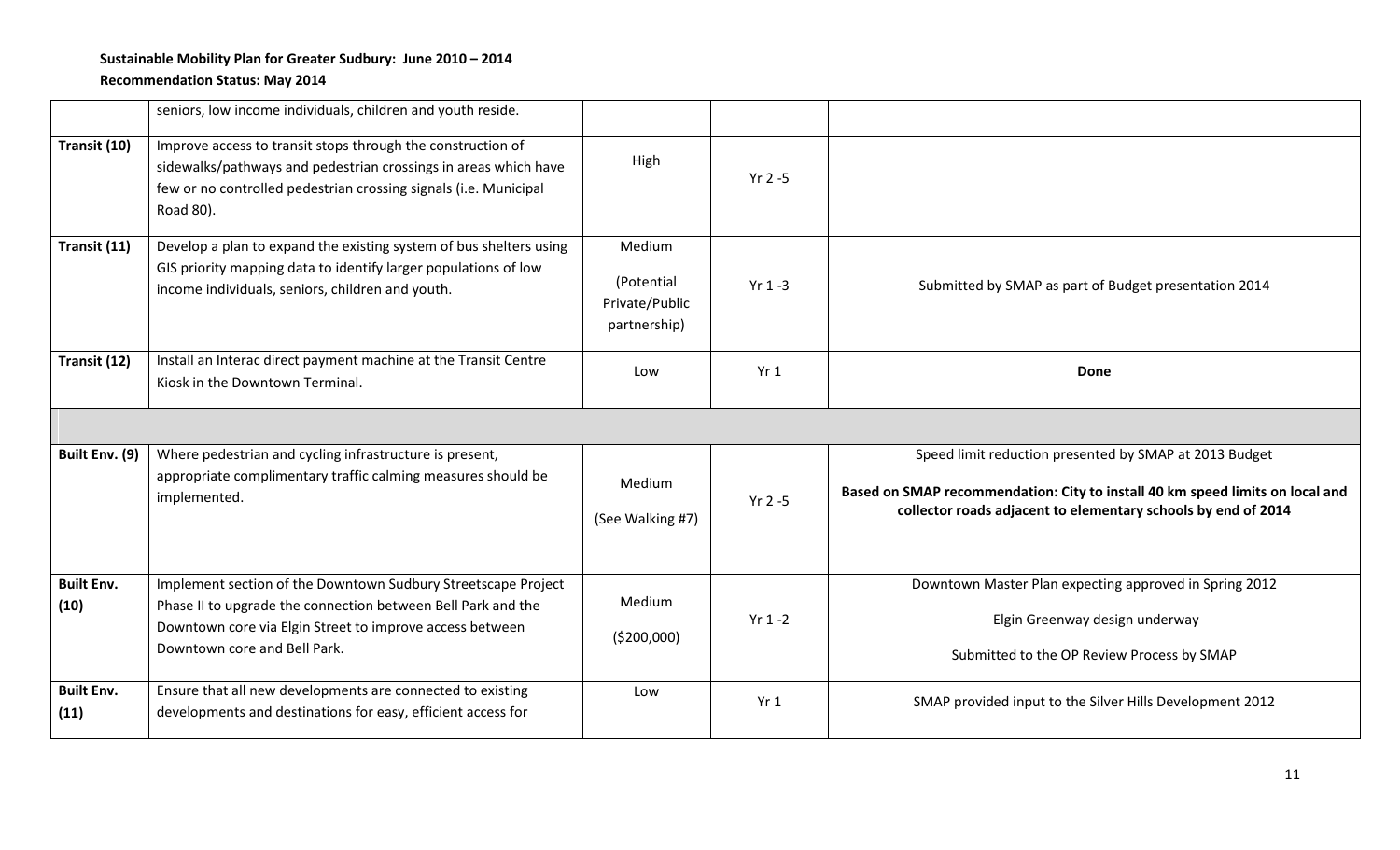|                           | cyclists and pedestrians.                                                                                                                                                                                                                                                                                          |     |                 | SMAP provided input to Chelmsford Vytis Development 2013 |
|---------------------------|--------------------------------------------------------------------------------------------------------------------------------------------------------------------------------------------------------------------------------------------------------------------------------------------------------------------|-----|-----------------|----------------------------------------------------------|
| <b>Built Env.</b><br>(12) | Implement the Crime Prevention Through Environmental Design<br>(CPTED) lens as a planning tool as part of the planning approval<br>process for such things as, but not limited to, site plans,<br>subdivisions and re-zoning applications to ensure that the safety<br>and security of individuals are considered. | N/A | Yr <sub>1</sub> | OP Review addition                                       |

| <b>Education</b>       |                                                                                                                                                         |                                                            |                  |                                                                                                                                                                                                                                                                                            |  |  |  |
|------------------------|---------------------------------------------------------------------------------------------------------------------------------------------------------|------------------------------------------------------------|------------------|--------------------------------------------------------------------------------------------------------------------------------------------------------------------------------------------------------------------------------------------------------------------------------------------|--|--|--|
| <b>RECOMMENDATIONS</b> |                                                                                                                                                         | <b>BUDGET</b><br><b>IMPLICATIONS</b><br>(Approx.<br>Costs) | <b>TIMELINES</b> | <b>STATUS: May 2014</b>                                                                                                                                                                                                                                                                    |  |  |  |
| Walking (16)           | Develop and promote education and awareness programs for both<br>pedestrians and motorists.                                                             | Low<br>(Potential<br>Partnership with<br>SDHU)             | Yr1              | April 2013 - May 2014: SMAP Installation of posters in buses, Grace Hartman Sign<br>& Community Service screens at various locations throughout Greater Sudbury<br>promoting safe walking and cycling<br>May 2013: SDHU launched promotional marketing to encourage walking and<br>cycling |  |  |  |
| Walking (17)           | Develop a user-friendly "Transportation" page on the City of<br>Greater Sudbury website to include links to all forms of<br>transportation information. | Low                                                        | Yr1              | SMAP Education Committee presented to R. Gauthier of Sudbury Transit<br>2013: CGS has a new website with improved access to info.<br>More work to be done here.                                                                                                                            |  |  |  |
| Walking (18)           | Conduct educational blitzes at high-profile intersections in the City                                                                                   | Low                                                        | Yr <sub>1</sub>  |                                                                                                                                                                                                                                                                                            |  |  |  |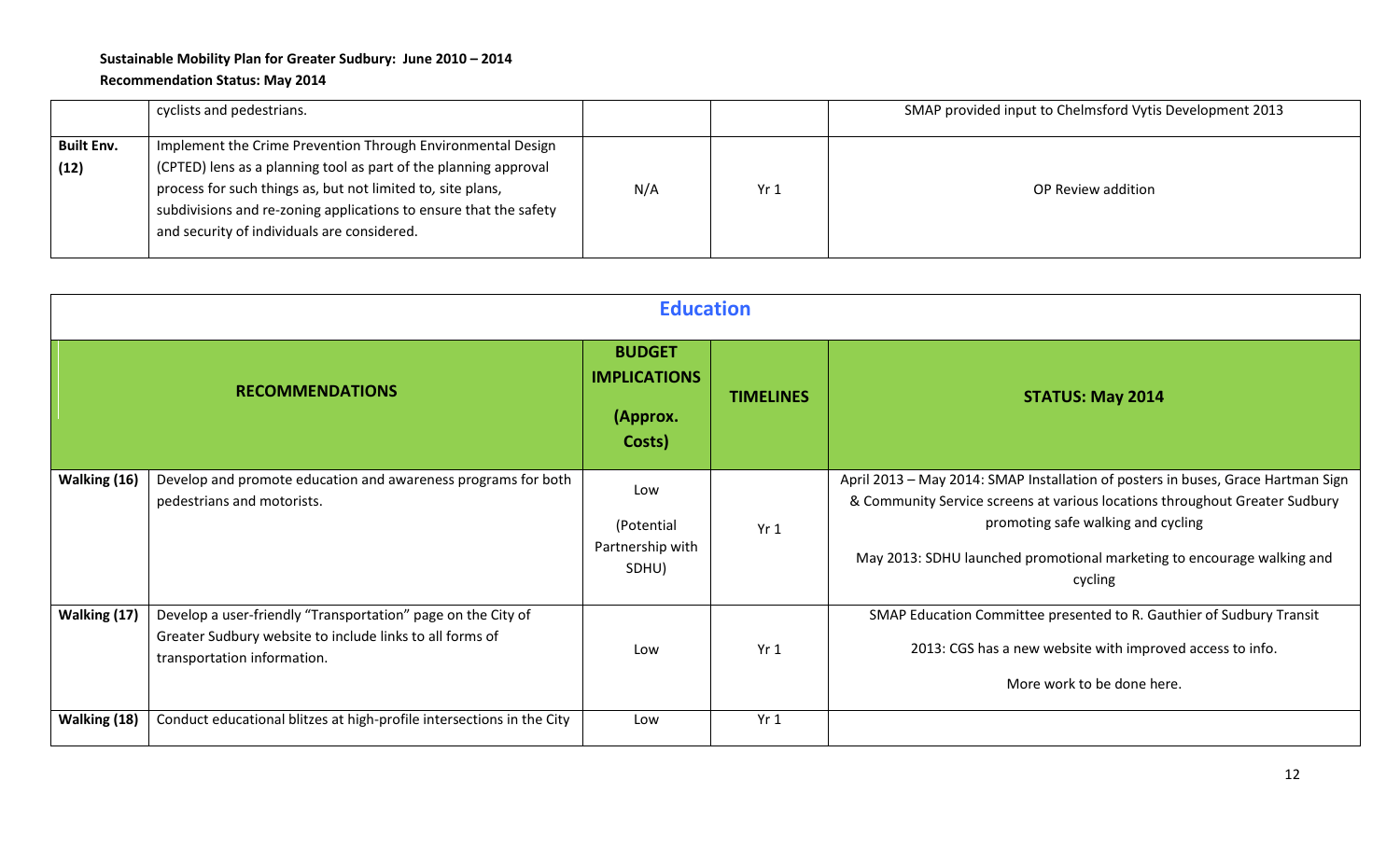### **Sustainable Mobility Plan for Greater Sudbury: June 2010 – 2014**

|              | of Greater Sudbury.                                                                                   | (Potential                                               |     |                                                                                           |
|--------------|-------------------------------------------------------------------------------------------------------|----------------------------------------------------------|-----|-------------------------------------------------------------------------------------------|
|              |                                                                                                       | Partnership with                                         |     |                                                                                           |
|              |                                                                                                       | <b>SDHU &amp; Police</b>                                 |     |                                                                                           |
|              |                                                                                                       | Services)                                                |     |                                                                                           |
|              |                                                                                                       |                                                          |     |                                                                                           |
|              |                                                                                                       |                                                          |     |                                                                                           |
| Cycling (15) | Develop a "Cycling in Greater Sudbury" wayfinding map outlining<br>designated routes and information. | \$10,000<br>(Potential<br>Private/Public<br>partnership) | Yr1 | Submitted to the OP Review Process by SMAP                                                |
| Cycling (16) | Develop and promote educational programs for both cyclists and                                        |                                                          |     | Rainbow Routes, Sudbury Cycles Program 2011-2013.                                         |
|              | motorists.                                                                                            |                                                          |     | CAN Bike Instructors trained & delivered cycling education to children & adults           |
|              |                                                                                                       | Low                                                      | Yr1 |                                                                                           |
|              |                                                                                                       |                                                          |     | 2014: Program continuing with Sudbury Cycles.                                             |
| Cycling (17) | Develop a user-friendly "Transportation" page on the city website                                     |                                                          |     | 2013: CGS has a new website with improved access to info.                                 |
|              | to include links to all forms of transportation information.                                          | Low                                                      |     |                                                                                           |
|              |                                                                                                       |                                                          | Yr1 | More work to be done here                                                                 |
|              |                                                                                                       |                                                          |     |                                                                                           |
| Cycling (18) | Conduct educational blitzes at high-profile intersections in the City                                 | Low                                                      |     |                                                                                           |
|              | of Greater Sudbury.                                                                                   |                                                          | Yr1 |                                                                                           |
|              |                                                                                                       |                                                          |     |                                                                                           |
| Transit (13) | Promote transit as a healthier transportation choice both for                                         |                                                          |     | June 2013: Partnership developed (EarthCare, Rainbow Routes, SMAP, SDHU) to               |
|              | individual and environmental health.                                                                  |                                                          |     | promote Commuter Challenge Week June 2 to 8.                                              |
|              |                                                                                                       | Low                                                      |     |                                                                                           |
|              |                                                                                                       |                                                          |     | June 2014: Partnership to be developed to promote Commuter Challenge Week<br>June 1 to 7. |
|              |                                                                                                       |                                                          |     |                                                                                           |
| Transit (14) | Promote transit as a convenient and affordable transportation                                         |                                                          |     | SMAP recommended Secondary School Students use public transit as way to get to            |
|              | choice.                                                                                               | Low                                                      |     | school at 2013 Budget presentation                                                        |